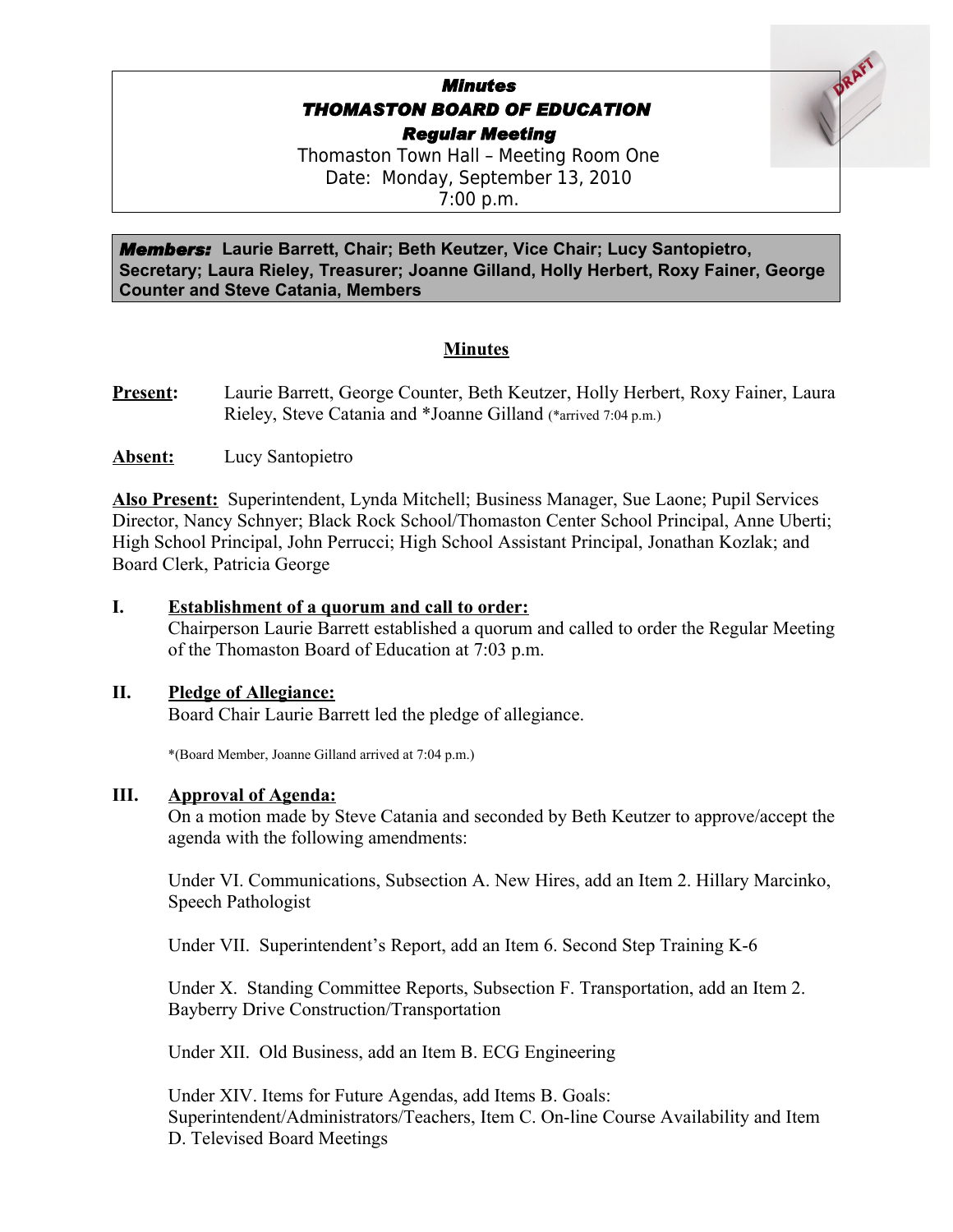No further discussion; motion carried unanimously.

#### **IV. Approval of Minutes:**

On a motion made by Beth Keutzer and seconded by Joanne Gilland to approve/accept the minutes from the Regular Meeting of the Board of Education dated August 9, 2010 with the following amendment:

Under X. Standing Committee Reports: Subsection E. Personnel, change the word "hire" to "higher"

No further discussion; motion carried unanimously.

#### **V. Student Presentations:** n/a

#### **VI. Communications:**

On a motion made by Beth Keutzer and seconded by George Counter to approve/accept all Communications as presented;

Further Discussion (Subsection B)/Exit Interviews:

At Board request, Superintendent Mitchell surveyed exiting personnel. Speech Pathologist, Sarah Sokoloski resigned to take a position in West Hartford, not only for monetary purposes, but it also gives her the opportunity to work specifically with Pre-k students.

Debra Daigle, a Paraprofessional at Center School, was offered an opportunity to go back to a profession that she had previously worked in.

Lindsay Krin, the music instructor at Black Rock School and Center School, took a position in another school district that she felt would give her an opportunity to grow.

Motion carried unanimously.

#### **VII. Superintendent's Report:**

A. Student of the Month: (will resume with next month's report)

#### B. Evacuation Protocol

Principal Uberti of Center School was made aware of a situation that had occurred at the Post Office, which is in close proximity to the school. Upon Central Office notification, Ms. Laone and Ms. Mitchell went to Center School where they worked closely and in conjunction with the police department and Fire Marshal, Bob Norton. An evacuation of the school was made and students were moved to an adjacent field behind the school. The town hall was asked to evacuate as well. Thomaston Fire Department personnel along with Harwinton and Thomaston EMTs were present. All students were provided water and a lunch.

One concern that administrators had was contacting parents to relieve them of any anxiety that they may have had.

Ms. Mitchell then deferred to Business Manager Sue Laone for comments on the parent notification system.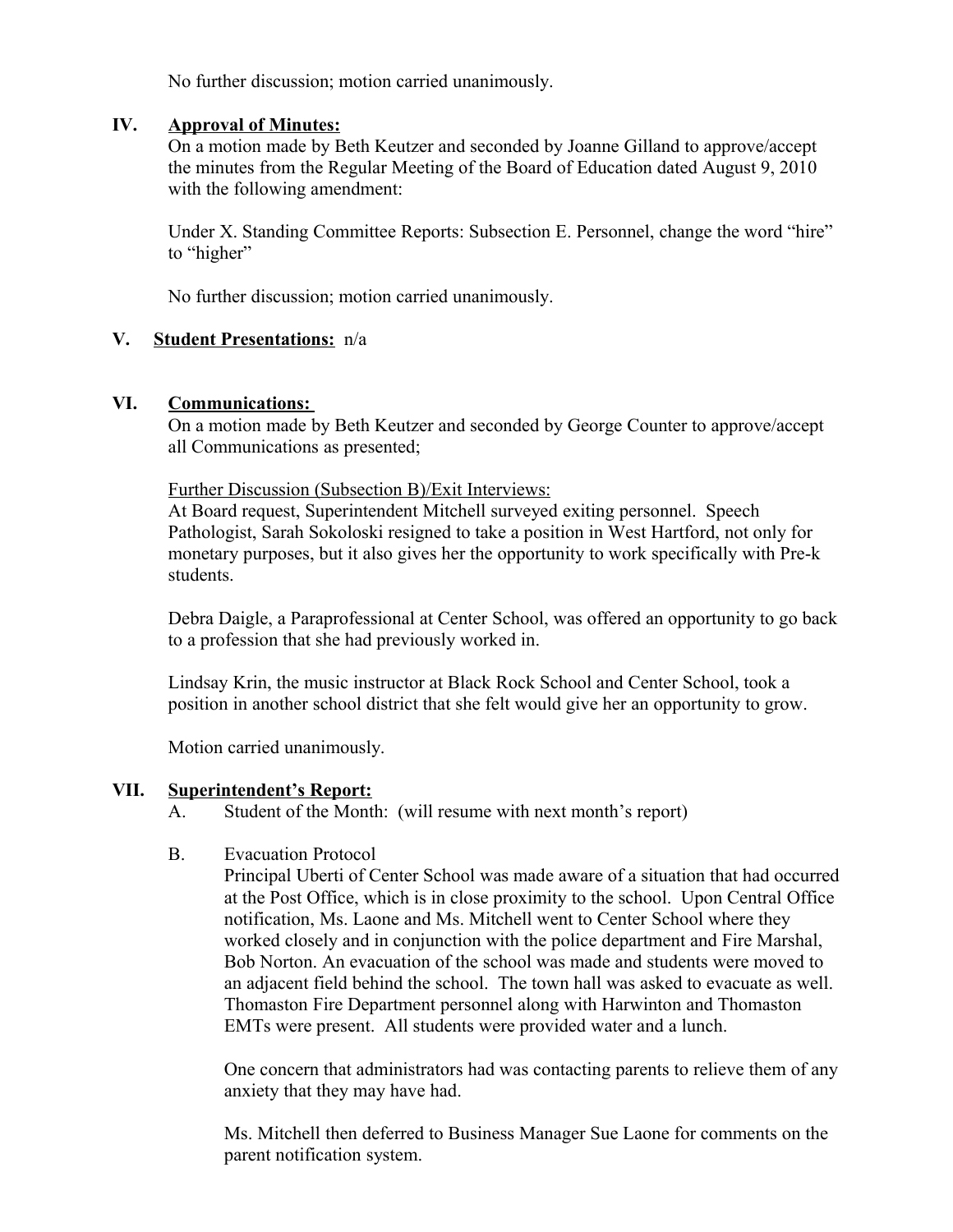C. Red Alert

Ms. Loane stated that the new parent alert system, Code Ed, was going to be populated with contact information from the new PowerSchool software. Plans were to have the SASI to PowerSchool conversion completed for the start of the new school year. Unforeseen problems occurred within that software which subsequently delayed the Code Ed process.

Plans are in place to discuss the evacuation protocol at upcoming administrative council meetings.

- D. Welcome Back Night for Parents Superintendent Mitchell, as part of her community relation's initiative, suggested to the Board a "Welcome Back Night for Parents".
- E. Education Connection Superintendent Mitchell provided updates on programs that the district is involved with through Education Connection.
- F. Second Step Training K-6 Sarah Morehouse, Rose McLaughlin along with the Superintendent will be providing two sessions of Second Step Training, an anti bully/violence program, to Black Rock School and Center School.

# **VIII. Business Manager's Report:** n/a

# **IX. Administrators' Reports:**

- A. Pupil Services Director, Nancy Schnyer For her September report, Ms. Schnyer outlined the responsibilities of her office. Additionally, she noted some of the positive changes that have occurred during her tenure in the district.
- B. High School Principal, John Perrucci Principal Perrucci highlighted several topics of his written report including RtI/SRBI progress, Homework and Assessment and Civic senior community service project.

Principal Perrucci was also asked by the Board to comment on the gym roof.

C. Two Schools Principal (BRS and TCS), Anne Uberti Most of Ms. Uberti's report was a continuation from the prior month. Her initiatives include streamlining, developing consistency and common practice within the grades.

The fatal errors occurring within the school's phone systems were also discussed.

D. "Challenge Day" – Assistant Principal, Jonathan Kozlak Assistant Principal Kozlak discussed an initiative, "Challenge Day", a nationally recognized program designed to improve school climate.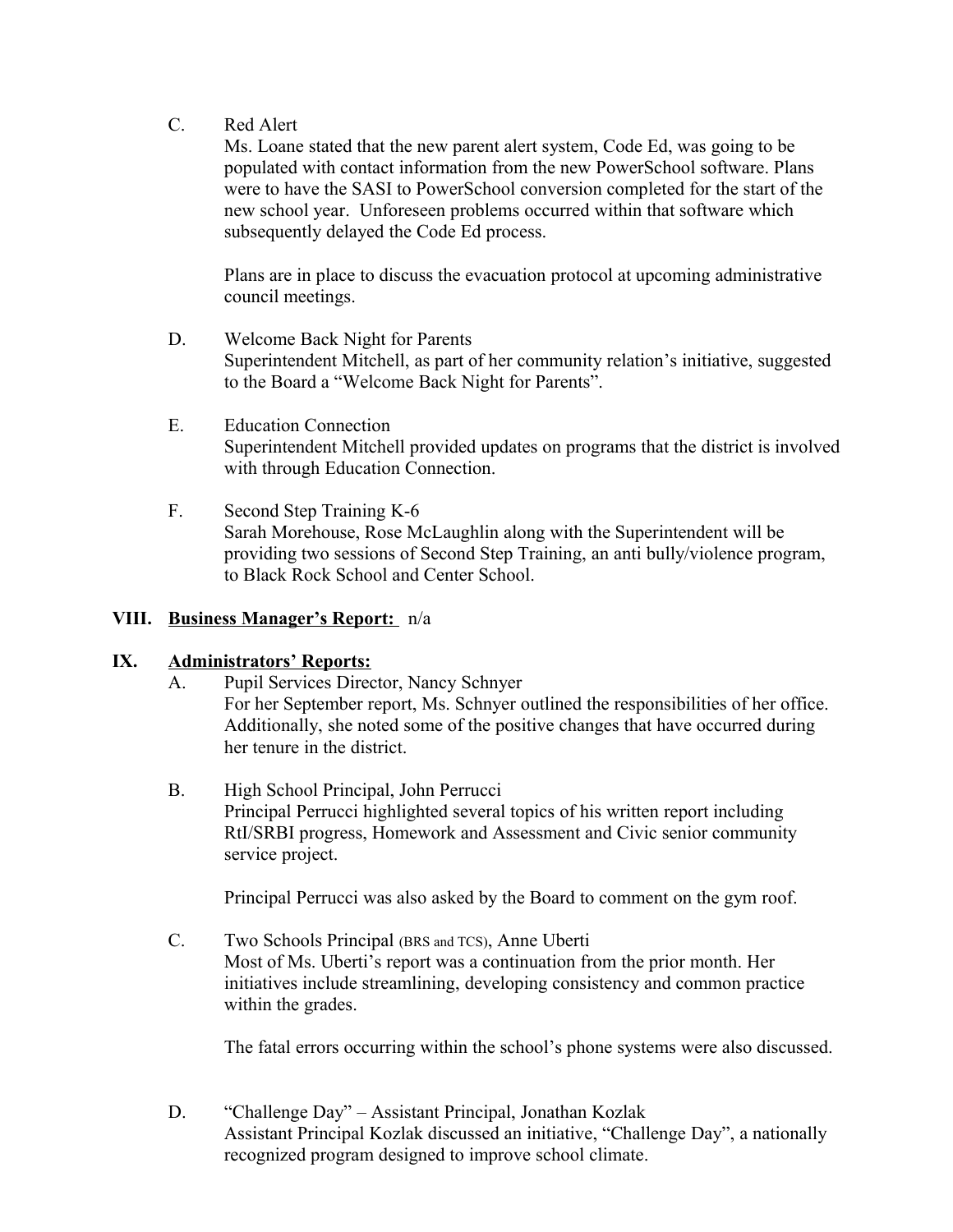Monies received from ESPN, who utilized the high school for a commercial shoot, will help defray some of the cost associated with the program.

Additional information regarding the program can be found on the website [www.challengeday.com](http://www.challengeday.com/)

# **X. Standing Committee Reports:**

- A. Budget:
	- 1. Budget Expenditures
	- 2. Monthly Transfers

On a motion made by Beth Keutzer and seconded by George Counter to approve/accept the Budget Expenditures and Monthly Transfers as presented; no further discussion; motion carried unanimously.

- B. Curriculum and Instruction:
	- 1. CMT Presentation: Anne Uberti
	- 2. CAPT Presentation: John Perrucci

Presentations were provided by Principals Anne Uberti and John Perrucci on CMT and CAPT test results.

- C. Maintenance/Facilities: n/a
- D. Technology: n/a
- E. Personnel: n/a
- F. Transportation:
	- 1. Magnet Transportation Magnet school bus pick up locations, specifically Rotella and Maloney, were moved to the high school this year. Concerns with initial traffic patterns were brought forward and have since been addressed.
	- 2. Bayberry Drive Construction/Transportation Business Manager Laone and Superintendent Mitchell visited the Bayberry Drive bus route to address construction issues. It was established that it was too hazardous to send a bus down into the construction site. Parents were notified of the change. The route will be reassessed once gravel is in place.

Business Manager Sue Laone reported that overall bus issues were minimal.

- G. Athletics: n/a
- H. Long Range Task Force/Building Committee:
	- 1. Thomaston Center School Auditorium Superintendent Mitchell had an opportunity to view the auditorium renovations at the Center School. It was reported that the seating is in place and window treatments are expected to arrive in the near future.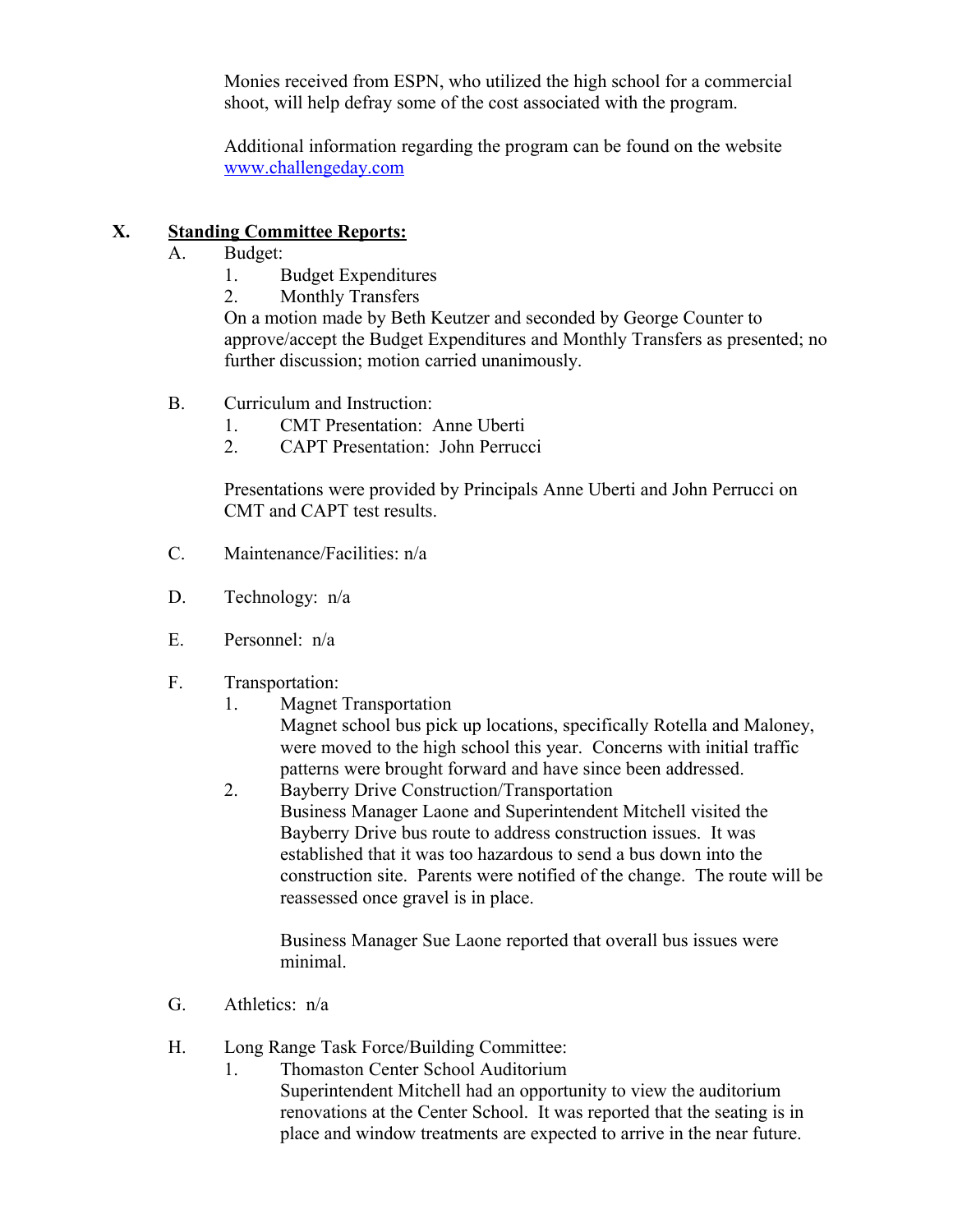- I. Policy: n/a
- J. Government Relations: n/a
- K. Affiliations: n/a
- L. Legislation: n/a

# **XI. Public Participation:** n/a

#### **XII. Old Business:**

A. Homework Policy

Board member Steve Catania indicated that he had received a number of complaints on the newly implemented homework policy and its part in grading. He said that not all students do well on tests.

Principal Perrucci defended the policy by stating that students need to meet certain standards. He said that there are two options, sit back and shake the hands of graduating students who cannot read or write, or expose their deficits and remediate.

B. ECG Engineering

The purpose of including ECG on the agenda was to establish a consensus of the board on whether or not to utilize them as a way to save money in the district. The firm presented their program at a board meeting earlier in the year. Some board members were not comfortable with the program and remained undecided and others indicated no.

A suggestion was made by Board member Roxy Fainer to establish a volunteer subcommittee to establish whether or not it would be viable.

Board Chair Laurie Barrett wanted to see what direction the town was going to proceed in.

# **XIII. New Business:** n/a

# **XIV. Items for Future Agendas:**

Superintendent Mitchell asked that the following items be placed on future agendas for more in-depth discussion.

- A. Board Self-Evaluation
- B. Goals: Superintendent/Administrators/Teachers
- C. On-Line Course Availability
- D. Televised Board Meetings

# **XV. Executive Session:** n/a